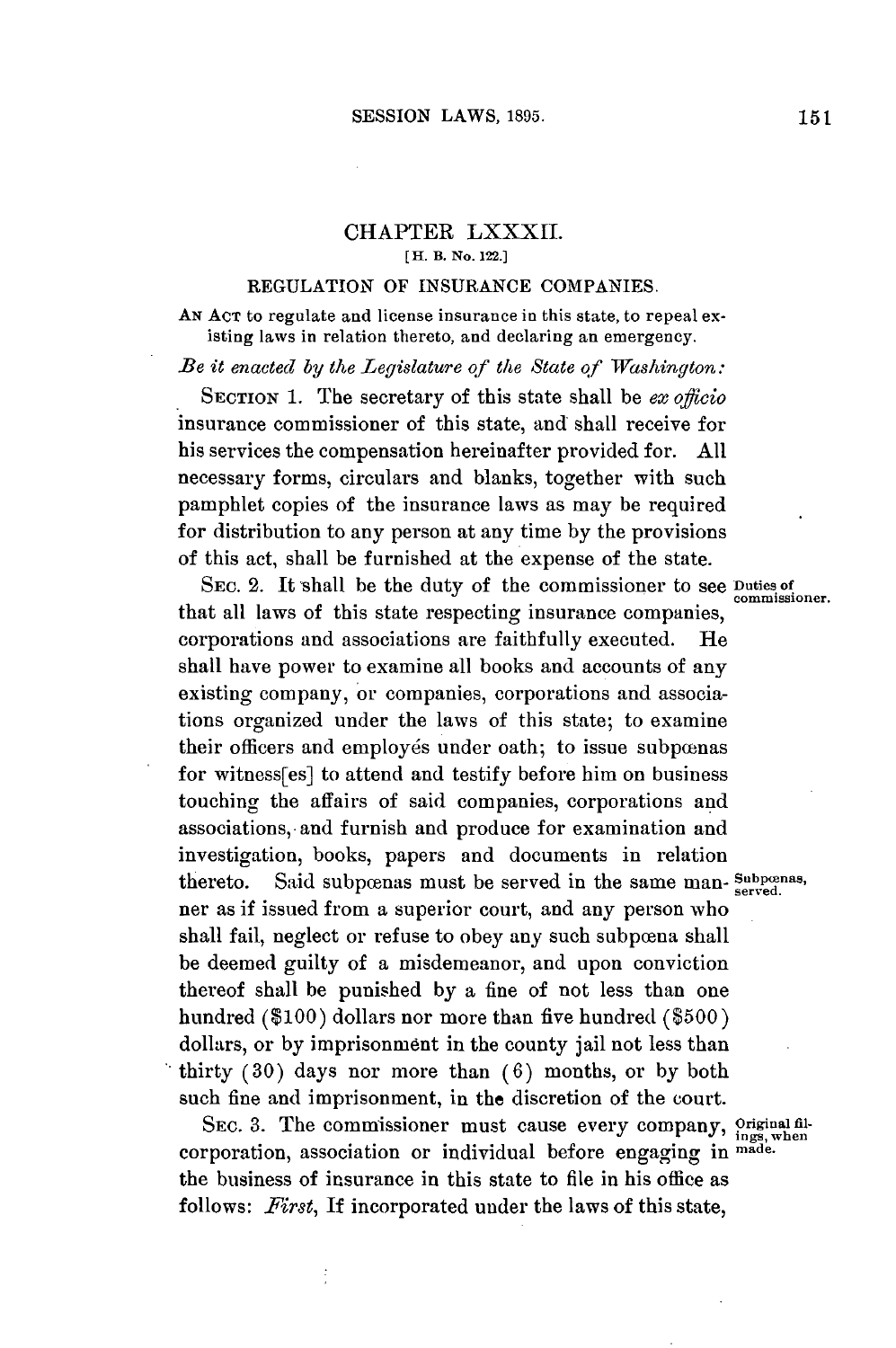a copy of the articles of incorporation and charter of the company, corporation or association, together with any amendments or alterations made therein; *second,* if incorporated under the laws of any other state or country, a copy of its articles of incorporation and charter, duly certified **by** the officer having the custody of such articles that such company, corporation or association is organized under Documents to the laws of such state or country and that it is authorized to do business therein; a certificate showing the amount of capital stock and assets required **by** this act; *third,* if not incorporated, a certificate setting forth the nature and character of the business, the location of the principal office, the names of persons composing the association, the amount of capital stock therein employed and the names of the officers of the association; and if such association be formed out of the United States the certificate must contain the name of the chief executive officer or manager in the United States, together with the trustees appointed **by** the association to manage its affairs in the United States, and the certificate may be made **by** such manager.

Deposit re-<br>quired of<br>foreign companies.

**certificate of SEc.** 4. **The** commissioner shall issue to any insurance **authority to** company, corporation or association his certificate of authority to transact business in this state under the following conditions: *First,* **If** a company, corporation or association organized under the laws of this state, when he is satisfied that the provisions of this act in relation to such company, corporation or association has been complied with; *second,* if a company, corporation or association organized in any of the United States or territories, when he is satisfied that the company, corporation or association has net assets or paid up and unimpaired capital of one hundred thousand dollars; *third,* if a foreign company, corporation or association, when he shall be satisfied that the company, corporation or association has made a deposit with the treasurer of this state, or with the proper officers of some other state, of not less than two hundred thousand dollars, in the bonds of the United States, the bonds of this state or the bonds of the states of New York or Massacusetts, in trust for the benefit of its policyholders in the United States, and that the said two hundred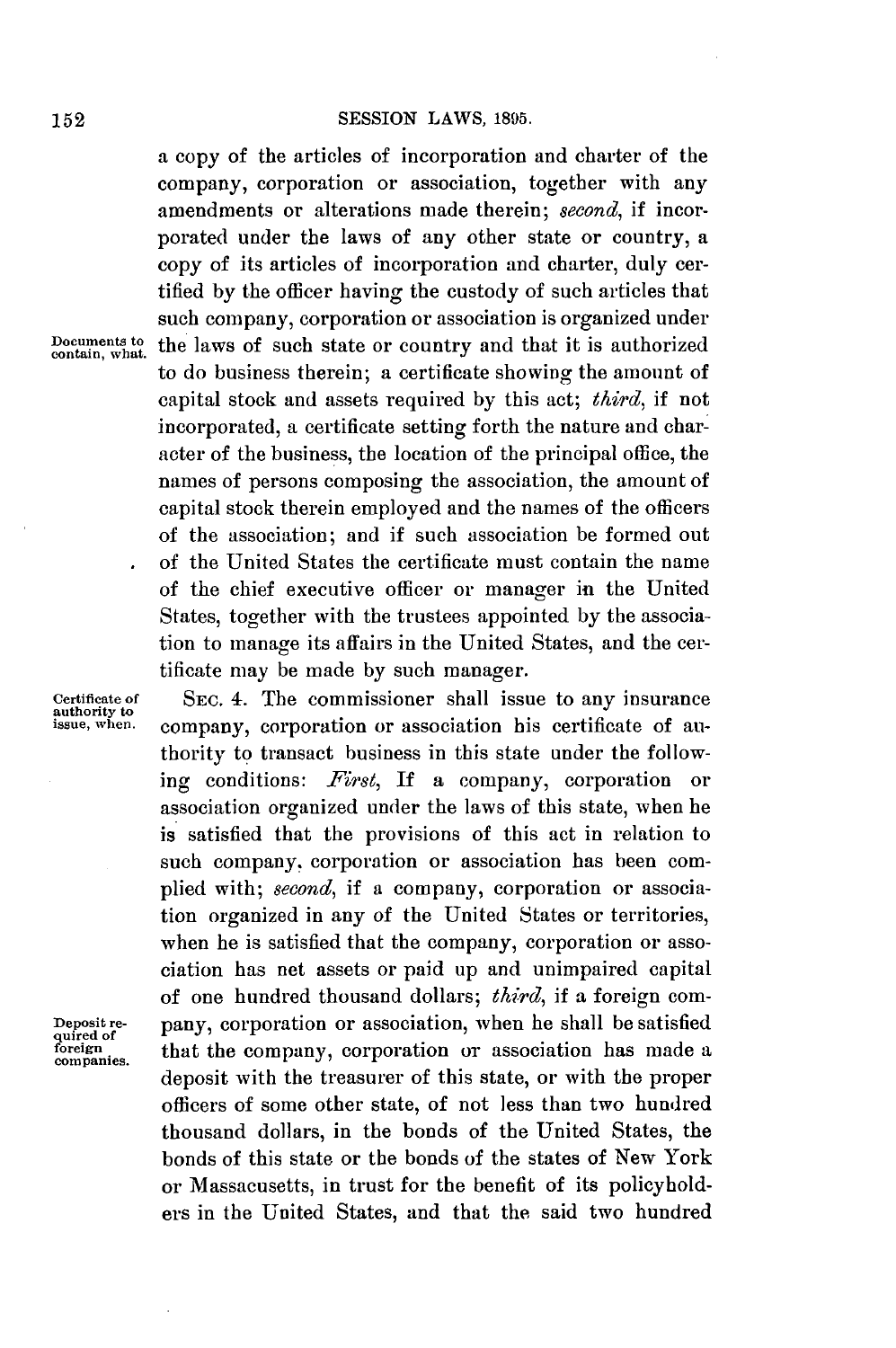thousand dollars is unimpaired and free from all liabilities under the provisions of this act.

SEc. **5.** It shall be unlawful for any company, corpora- **Unlawful to act without** tion or association to transact the business of insurance in **certificate.** this state, unless the company, corporation or association. shall have complied with all of the provisions of this act, and shall have obtained the certificate of authority from the commissioner as provided.

**SEC. 6. If** any insurance company, corporation or asso- **Penalty.** ciation, its agents or attorney, shall solicit insurance or shall issue a policy without having complied with the laws of this state, the company, corporation or association, or its agent or attorney so issuing the policy or accepting the application for the same, shall be guilty of,a misdemeanor, and be subject to a fine of not less than one hundred dollars, or more than five hundred dollars, and imprisonment for a term not exceeding six months, in the discretion of the court.

SEC. 7. That the commissioner shall have the same su- Commissioner pervision, and is authorized to make the same examination **non-resient** of the business and affairs of every insurance company, corporation or association foreign to this state and doing business herein, as of domestic organizations doing the same kind of business, and of its assets, books, accounts, and general condition. Every organization foreign to this state, its agents and officers, shall always be subject to, and be required to make the same statements and answer the same inquiries and be subject to the same examinations and, in case of default therein, to the same penalties and liabilities as domestic organizations doing the same kind of business, or of any of the agents or officers thereof are or may be liable to under the laws of this state or the regulations of the insurance department. The commissioner may, whenever he deems it necessary, either in person or **by** his deputy, repair to the general office of such nonresident organization, wherever the same may be, and make an examination and investigation of its affairs and condition. He may cancel and revoke the certificate of any such non-resident organization refusing or neglecting to comply with the provisions of this act, or refusing the

when.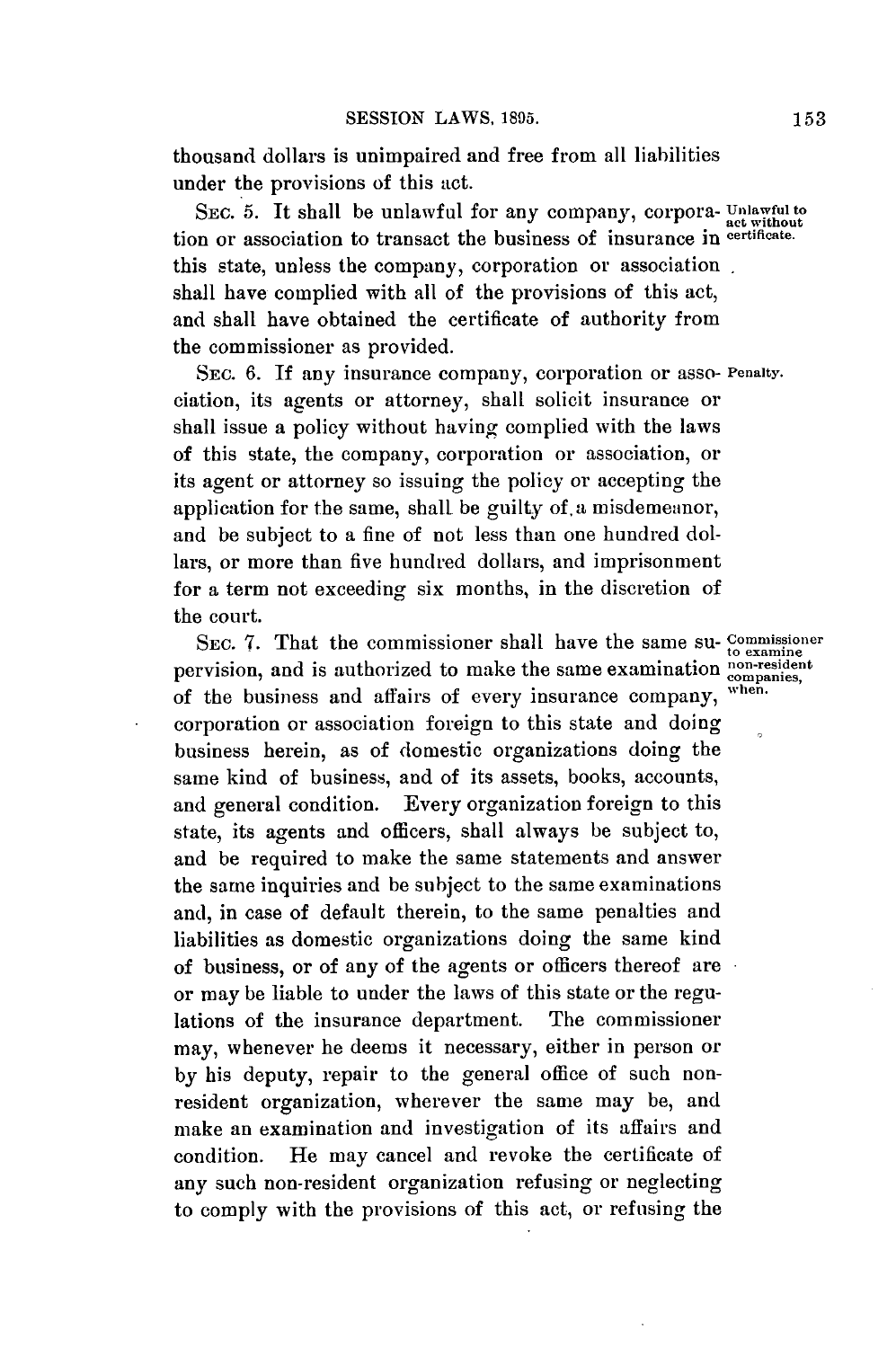examination herein provided for, and prevent such organization from further continuance in business in this state.

**Examined SEC. 8.** The expense of every examination or other in- **companies to pay comparise**<br>to pay costs **vestigation** of the affairs of any organization, pursuant to<br>thereof. the authority conferred **by** the provisions of this act, shall be borne and paid **by** the corporation so examined. No charge shall be made for any examination of an insurance organization except for necessary traveling and other actual expenses incurred. **All** charges for making an examination shall be presented in detail, and shall be paid **by** the organization examined. Should payment be refused the bill shall be approved **by** the commissioner, audited **by** the state auditor and paid on his warrant drawn in the usual manner on the state treasurer to the person making the **Penalty for examination.** The commissioner shall revoke the certifi-<br>so to do. cate of authority granted the company that refuses to pay the bill for expenses of examination, and shall not again grant it a certificate of authority until it has paid to the state treasurer the amount of such bill.

**Commissioner SEC. 9.** It shall be the duty of the commissioner to **local com-** make a detailed examination of all companies, corporations **panies, when.** or associations organized under the laws of this state, at least. once a year; upon such examination he shall ascertain if the laws relating to payment of capital, investment of moneys and methods of doing business are complied with. **If** upon such examination he shall find that the capital stock of such company, corporation or association is impaired, he shall order such impairment made good, or the capital reduced the amount of such impairment: *Pro-*Impairment of *vided*, That no reduction shall be made which will reduce the capital of any organization to a less amount than is required **by** this act, and if the organization so required to make good or reduce its capital stock, refuses or neglects within a reasonable time so to do, the commissioner shall revoke its certificate to do business in this state, and shall apply to any judge of a superior court having jurisdiction for an order upon said company, corporation or association to show cause why its charter should not be revoked and a receiver appointed to wind up its affairs.

**SEc. 10. If** the commissioner has reason to believe that

**to examine**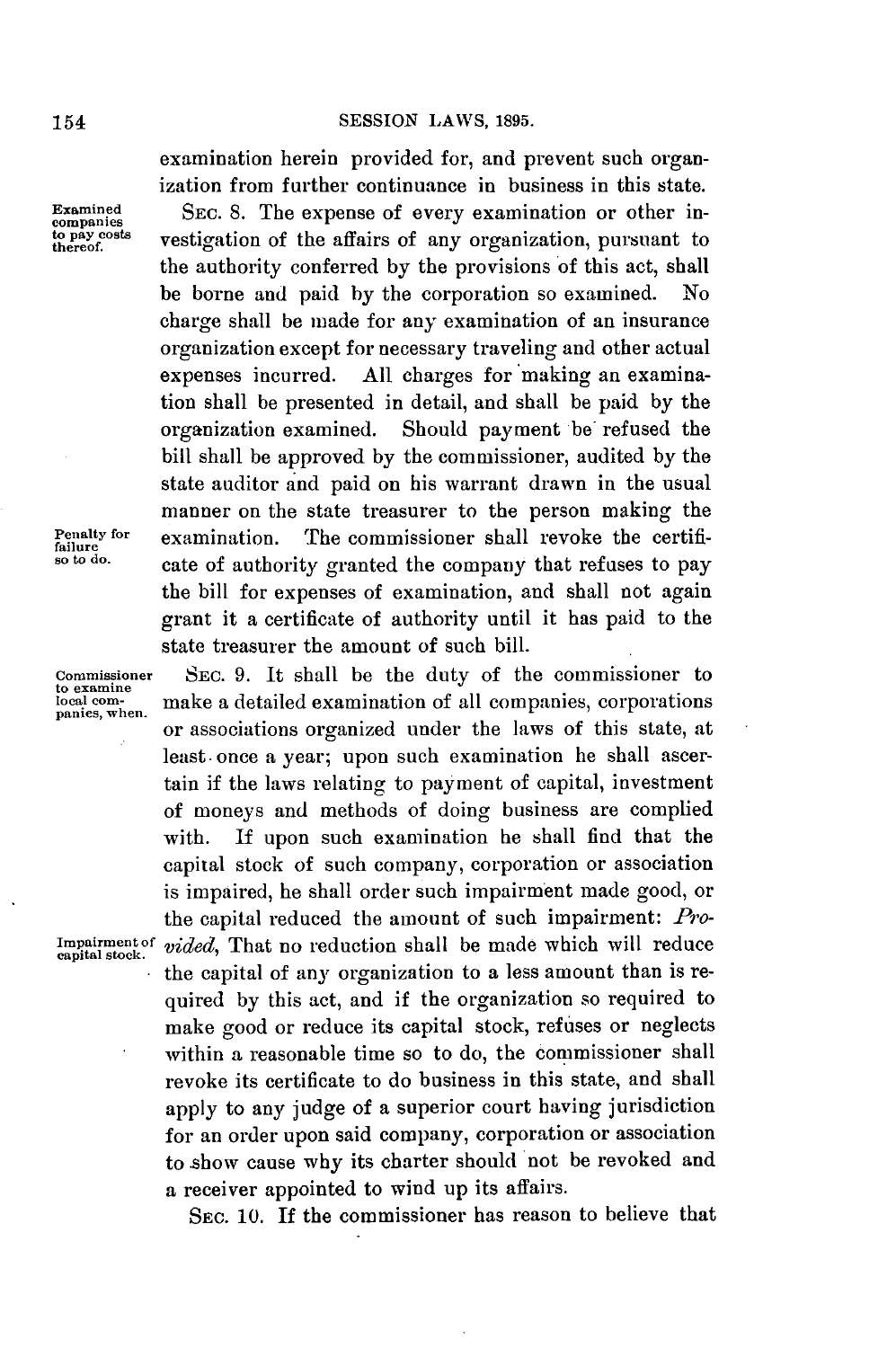any company, corporation or association organized outside **Capital stock** ofnon-resident of this state, has less than the paid up unimpaired cash companies, imcapital or net assets required **by** this act, it shall be the duty of the commissioner to make such investigation or require such proof as shall be satisfactory to him concerning the financial condition of such organization: *Provided, however,* The certificate of the insurance officer of any state having an insurance department that such organization has the required paid up and unimpaired cash capital, may be accepted **by** the commissioner as satisfactory. **If** such or- **Penalty for failure to** ganization does not, within sixty days after demand of the **respond.** commissioner, produce such certificate, the commissioner shall revoke its certificate of authority to do business in this state, and will withhold the same till said certificate is produced. If any officer or agent of the company, corporation or association upon which such demand is made shall issue or deliver, or solicit and agree to issue and deliver, any policy of the delinquent organization, covering any property or life in this state, while such certificate of authority is withdrawn and withheld, he shall be deemed guilty of a misdemeanor, and on conviction thereof subject to a fine of ten dollars for the first and fifty dollars for the second offense.

 $\ddot{\phantom{0}}$ 

SEC. 11. Every insurance organization doing business in *Annual* statethis state shall file a statement with the commissioner on  $\frac{\text{filed}}{\text{tain what}}$ . or before the fifteenth day of February in each year, verified **by** the oath of the principal executive officer or manager residing within the state: *Provided,* That offices of the character named are maintained within the state, otherwise, **by** the principal executive officer of the company, corporation or association, showing the business done in this state during the year ending the thirty-first day of December next preceding. They shall also make and file with the said commissioner, before the first day of March in each year, a complete statement, showing the condition of every such insurance organization on the thirty-first day of December next preceding, and such statement must *show-First,* The amount of capital stock of the company, corporation or association; *second,* the property or assets held **by** the same; *third,* the liabilities of the organization,

ments, when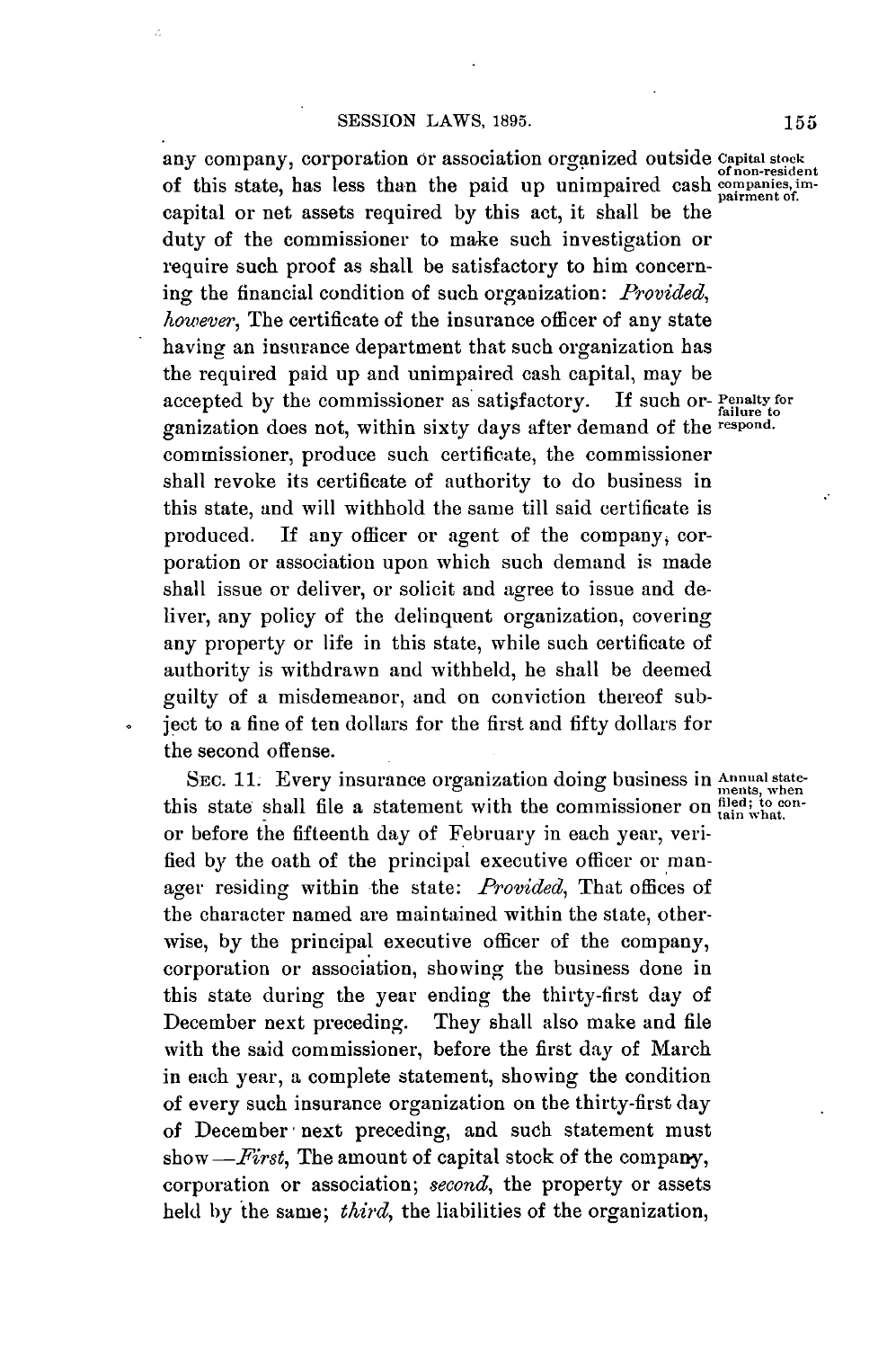which must include the reinsurance reserve, as provided **by** this act; *fourth,* the income of the organization during the preceding year;  $\hat{f}f/\hat{f}h$ , the expenditures of the preceding *year; sixth,* the amount of risks written during the same period, the amount of risks expired during the same period, and the total amount at risk on the thirty-first day of De-**Penalty for** cember next preceding. **If** the provisions of this section **failure to report.** are not complied with on or before the fifteenth **day** of March in each year, the commissioner shall revoke the certificate of authority to do business in this state, issued to the company, corporation or association failing to comply with the same.

**Certificates of SEC. 12.** Every certificate of authority heretofore granted, **authority, ex-** <sup>t</sup> **piration** of. or certificate of authority granted pursuant to the provisions of this act to an insurance company, corporation or association to do business in this state, shall expire on the thirtyfirst day of December after date of issue. The statements and evidences of investment required **by** this act to be filed in the office of the commissioner before a certificate of authority is granted to a company, corporation or association, shall be renewed from year to year, as prescribed **Renewal of** in section eleven of this act. **If** the commissioner is not **certificate.** satisfied that the capital, securities and investments remain secure, and that it may be safely entrusted with a continuance of its authority to do business in this state, he shall revoke its certificate of authority.

liense. SEC. **13.** No person or organization shall act as agent for any insurance company, corporation or association in the transaction of any business in this state, or negotiate for or place risks for any such organization, or in any way or manner aid such organization in effecting insurance in this state, unless such organization shall have fully complied Penalty for **with the provisions of this act.** Every such person or **failure** to proagent before commencing business, and on or before the first **day** of each January thereafter, shall procure a license of authority from the commissioner, which license will grant the privilege of soliciting and writing for any and all kinds of authorized insurance in this state. Any person or organization violating the provisions of this section shall forfeit to the people of the state the sum of five hundred

l.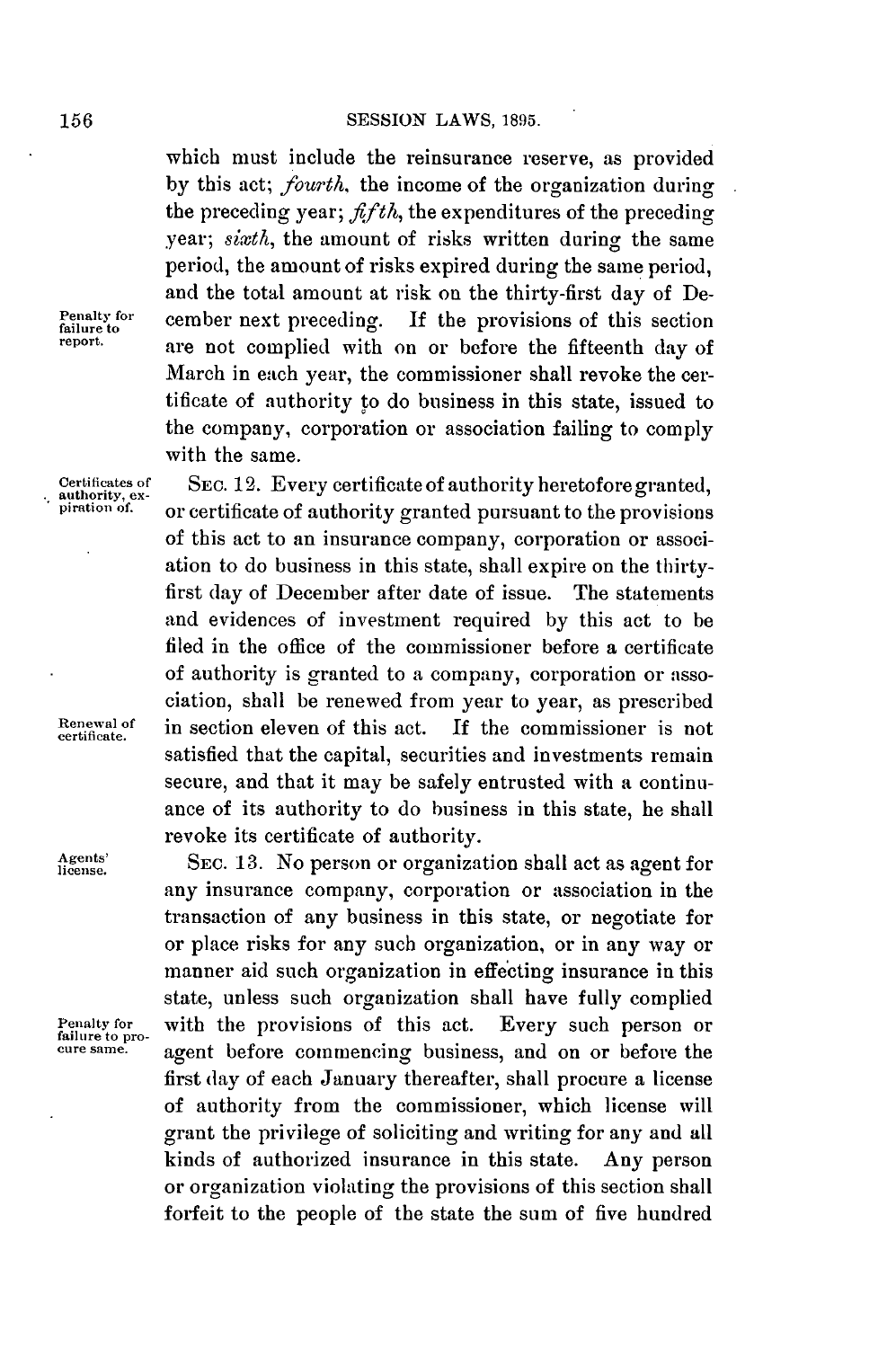dollars for the first offense, and an additional sum of one hundred dollars for each month during which any such person or organization shall continue to act for any company, corporation or association, or aiding to effect unauthorized business or insurance in this state.

SEC. 14. No insurance company, corporation or associa- **Xon-resident** tion organized outside of this state shall be permitted to **file power of** do business in this state until such organization shall have filed with the commissioner a power of attorney which shall authorize a citizen and resident of this state to make and accept service in any proceedings in any court in this state, or the United States herein. If any attorney of any insurance organization, appointed under the provisions of this act, shall remove from the state, or become disqualified in any manner from accepting service, and if any citizen or resident of this state shall have any claim **by** virtue of any insurance policy issued **by** any company or organization not represented **by** attorney in this state, valid service may be made on such company or organization **by** service upon the commissioner: *Provided*, That in such case the Legal process, commissioner shall immediately notify such organization, and the principal agent for the Pacific coast, enclosing a copy of the service **by** mail, postpaid: *And provided further,* That in such case no proceeding shall be had within forty days after such service on the commissioner.

**SEC. 15.** When any state shall require insurance organ- **securities de**izations of other states to deposit with some officer of such **and where.** other state, securities in trust for policyholders of such organizations, as prerequisite to their transacting business in such state, the treasurer of this state shall receive from any insurance organization of such other state the same character and amount of securities required **by** the laws for such other state on deposit, and hold the same in trust for the policyholders of such organization, but such organization may collect and receive the interest and dividends thereon, and withdraw them on depositing with the said treasurer other securities of like character and value. The treasurer shall issue a certificate, under seal, of such deposit for each state which require the same, which will *issue certifi*state the items and amount of securities thus deposited, cate, when.

posited, when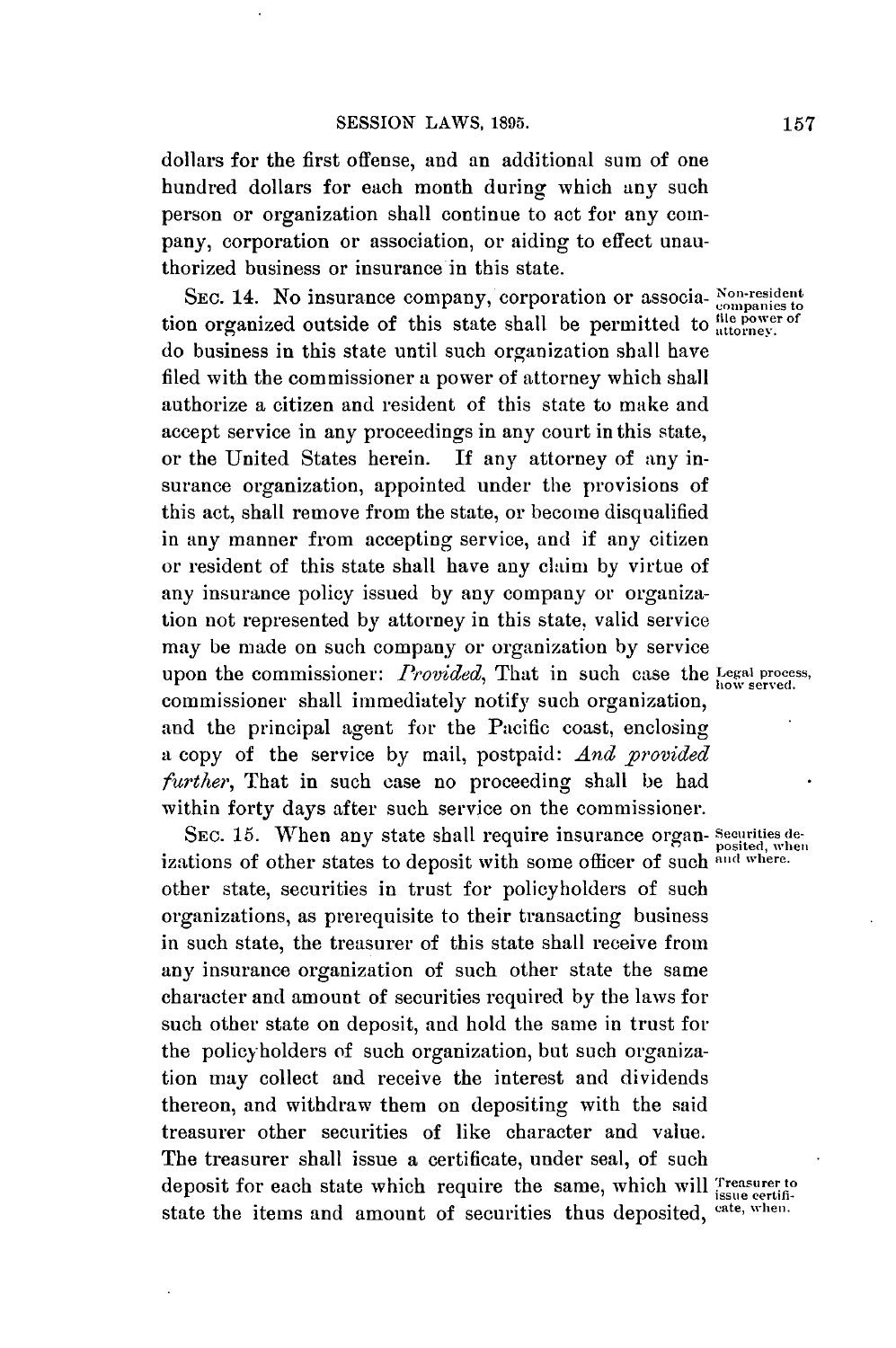and that he is satisfied that they are of the market value represented therein, but no securities shall be estimated above the par value of the same, nor shall any securities be withdrawn except as provided in this section.

xa ninasion **SEC. 16.** An examination shall be made annually **by** the treasurer of the securities held **by** him in trust as aforesaid, from each insurance organization, and if it shall appear at any time that the amount is less than the sum required for the purpose for which such deposit was made, he shall notify said organization thereof, and unless the deficiency is made good within thirty days, shall countermand all the certificates he may have issued to said organizations under the preceding section, and give notice thereof to the officers of the state to whom said certificate may have been transmitted.

Surrender SEC. 17. When said organization shall have caused all the securi-<br>
star and star and the security of the security of security of security of security of security of security of the security of security of the sec of its unexpired policies to be paid, canceled or reinsured, and all its liabilities under such policies thereby to be extinguished, or to be assumed **by** some other responsible organization, he shall, on application of such organization, verified **by** the oath of its chief executive officer, and on being satisfied that all its policies are so paid, canceled, extinguished or reinsured, deliver up to it such securities.

**Examinations. SEC. 18.** The commissioner must keep and preserve in a permanent form a full record of his proceedings, including a concise statement of the condition of each organiza-List of au-<br>thorized<br>companies. commissioner to furnish each of the county clerks of this commissioner to furnish each of the county clerks of this state, quarterly, a certified statement of all companies, corporations or associations doing business in this state under and by authority of this act, and such certificate shall be posted in the office of such county clerk for the inspection of the public.

**Fees. SEC. 19.** The commissioner shall require in advance the following fees: *First.* For filing articles of incorporation or certified copies of articles, by-laws or other certificates required to be filed in his office, twenty-five dollars; issuing certificate of authority, ten dollars; for each renewal certificate of authority, ten dollars; for filing the annual statement of condition, ten dollars; for filing each annual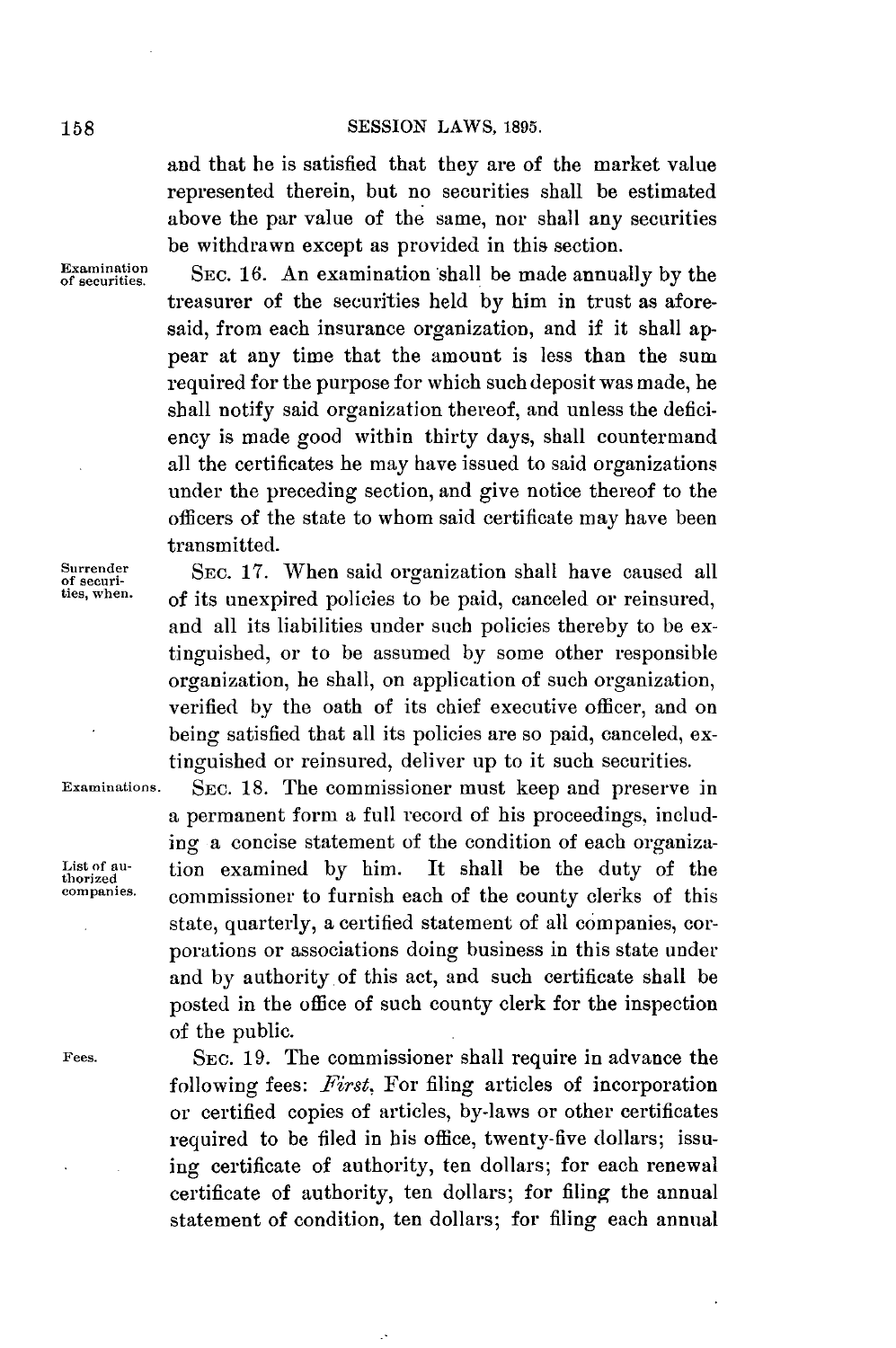statement of business transacted in this state, ten dollars; for filing any other paper, one dollar; for furnishing copies of papers filed in his office, twenty cents per folio; for certifying copies, one dollar each; for each agents' license, two dollars: *Provided,* That all fees so collected shall be paid into the state treasury.

SEc. 20. Any company, corporation or association or- **capital stock** ganized under the laws of this state prior to the taking companies. effect of this act, or under the provisions of this act, for the purpose of engaging in the business of insurance, must have a subscribed capital of not less than one hundred thousand dollars, of which not less than fifty thousand dollars must be paid in in cash before the issuance **by** such organization of any policy of insurance under the provisions of this act.

SEC. 21. No company formed under the provisions of *Speculation*. this act shall, directly or indirectly, deal or trade in, or sell wares or merchandise or other commodities whatsoever, except such articles as may have been insured **by** such organization, and claimed to be damaged **by** fire or water.

SEC. 22. No company, corporation or organization or- Real estate, ganized under this act shall purchase, hold or convey real **prohibited; exceptions.** estate, excepting for the purpose and in the manner herein set forth, to wit: *First,* such as shall be requisite for its accommodation in the transaction of its business; or, *second,* such as shall have been mortgaged to it in good faith as security for loans previously contracted, or for money due; or, *third,* such as shall have been conveyed to it in satisfaction of debts previously contracted in its legitimate business; or, *fourth,* such as shall have been or may be purchased at sales upon judgments, decrees or mortgage foreclosures obtained or made for such debts.

SEC. 23. It shall be unlawful for the directors, trustees **Dividends** deor managers of any insurance organization, operating under the laws of this state or under the provisions of this act, to make any dividends except from the surplus profits arising from their business, and in estimating such profits there shall be reserved therefrom a sum equal to forty per cent. of the amount received on premiums on all unexpired risks and policies, which amount so reserved is hereby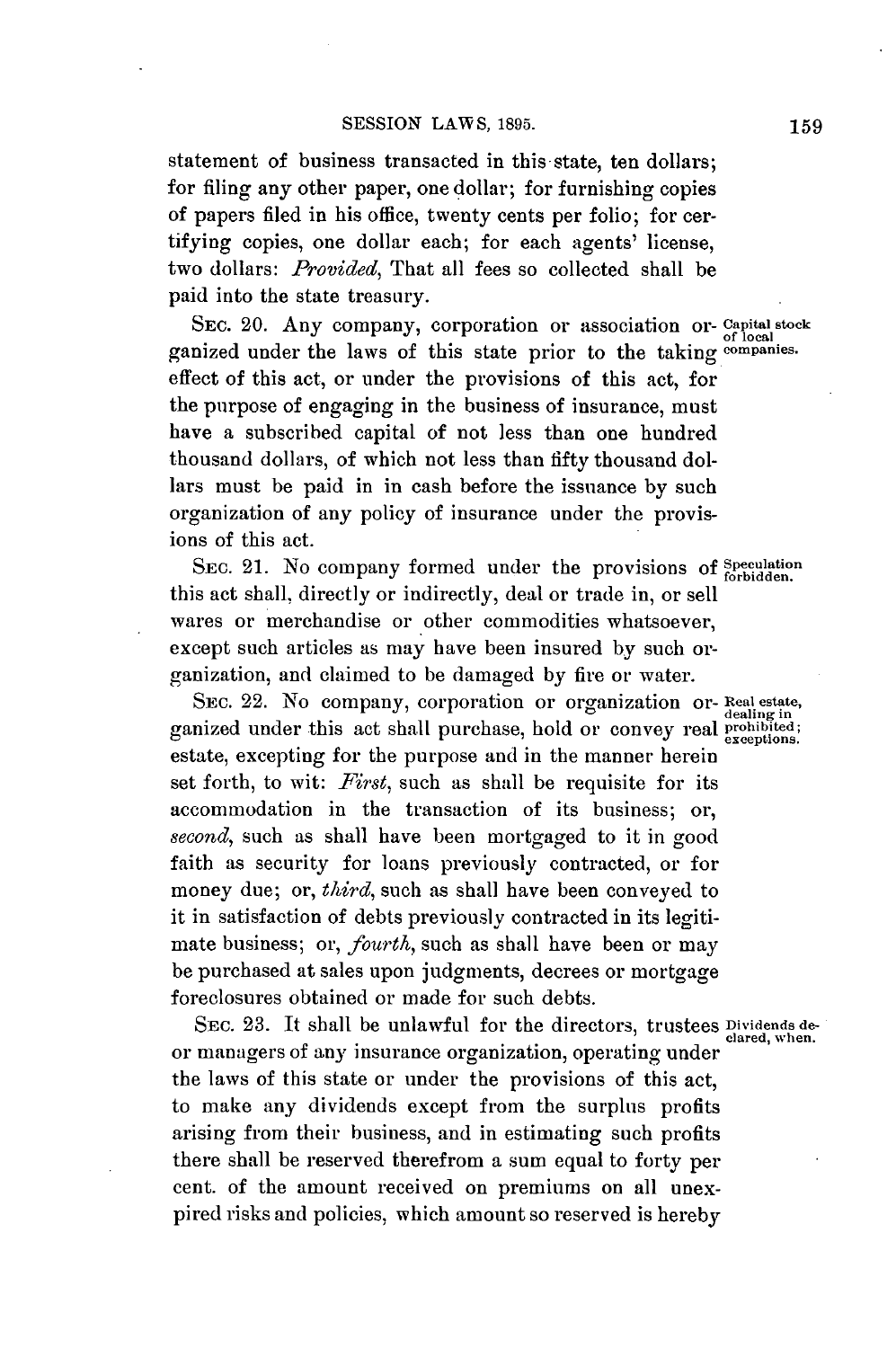declared to be unearned premiums; and there shall also be reserved all sums due the company on bonds, mortgages, stocks and book accounts, of which no part of the money or interest has been paid during the year preceding such estimate of profits, and upon which suit for foreclosure or collection has not been commenced, or judgment obtained thereon, which shall have remained more than two years unsatisfied, and upon which interest shall not have been paid.

**Capital stock.** SEC. 24. When the capital stock of any insurance com- **impairment of.** pany, organized under the-laws of this state, shall be impaired, it may reduce it as provided herein, and the par value of its shares to such an amount as shall be justified **by** its assets; but no part of its assets shall be distributed to its stockholders, and no reduction shall be made except upon the vote of the stockholders, approved **by** at least two-thirds of the board of directors, and certified under the corporate seal **by** the secretary, a copy of which shall be filed'with the commissioner. The directors, after such reduction of capital, may require each stockholder to surrender his certificate, and in lieu thereof may issue a new certificate for such number of shares as he shall be entitled to.

**Capital stock,** SEC. **25.** Such organization, after its capital shall be so **increase** reduced, may increase its capital stock to any amount not exceeding the amount authorized **by** its charter.

Capital stock, SEC. 26. Any existing insurance organization, or any manner of incompany formed under the provisions of this act, may at any time increase the amount of its capital stock, after giving notice once a week for four consecutive weeks in any newspaper having a general circulation, published in the county where the organization is located, of such intention, and **by** filing with the insurance commissioner a copy of such advertisement, subscribed and sworn to **by** the publisher or manager of said paper as having been so advertised, together with a declaration under its corporate seal signed **by** its president and two-thirds of its board of directors, and **by** the stockholders representing three-fourths of its capital stock, of their desire to so increase the capital.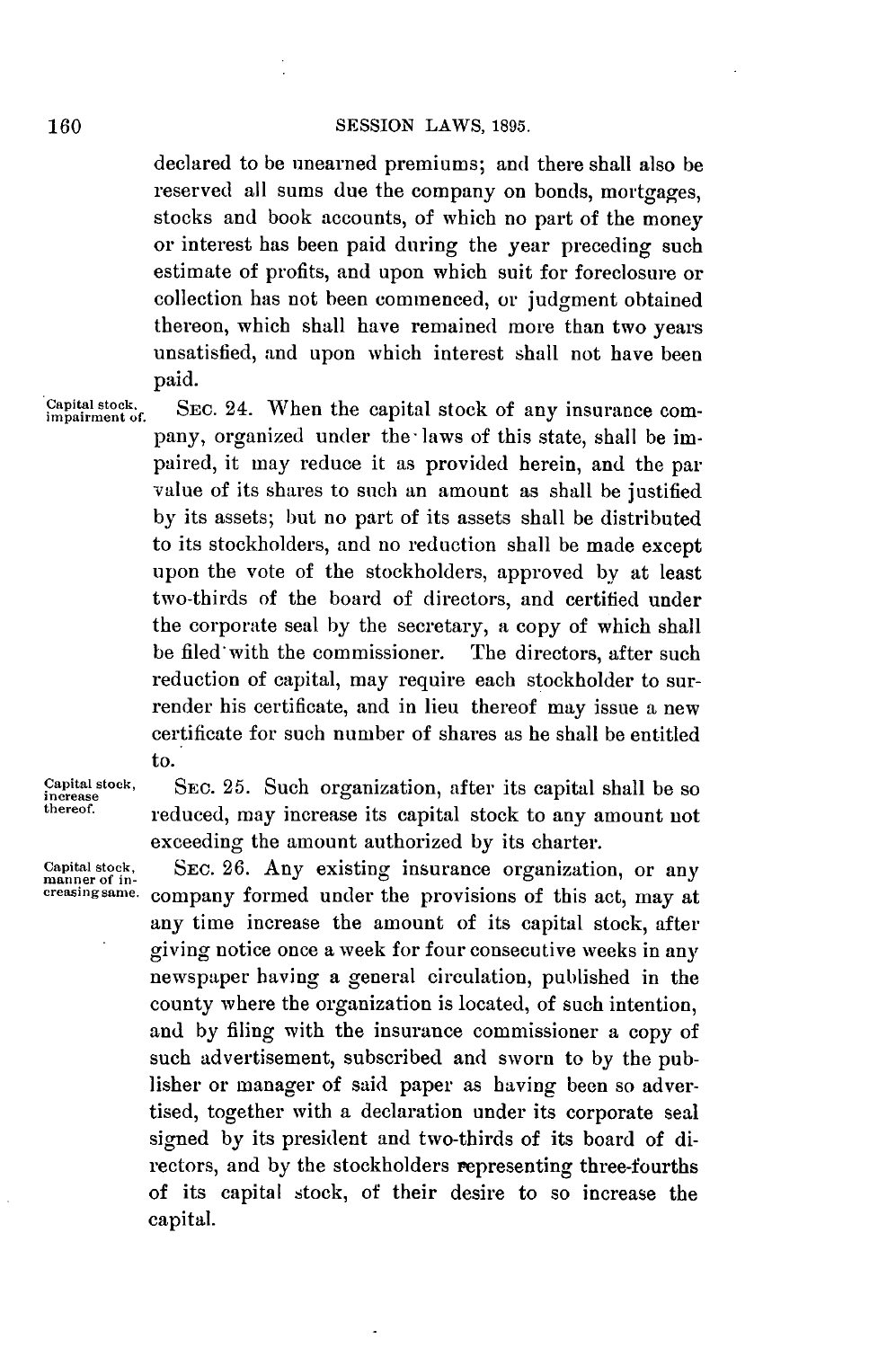SEc. **27.** No insurance company, corporation or associ- **Risks, limit of.** ation organized under the laws of this state shall issue its policy upon any one risk for more than ten per cent. of its capital stock, paid up in cash and unimpaired, unless such excess be at once reinsured in some other reliable organization.

SEc. **28.** Any insurance company, corporation or association organized under the laws of this state, and doing or proposing to do business in any other state, may frame and issue policies in such other state in accordance with the laws thereof, anything in its chart [charter] and by-laws to the contrary notwithstanding.

SEC. **29.** In the event of the total destruction on any in- **Unearned** sured building, on which the amount of the appraised or agreed loss shall be less than the total amount insured thereon, the insurance company or companies shall return to the insured the unearned premium for the excess of insurance over the appraised or agreed loss, to be paid at the same time and in the same manner as the loss shall be paid.

SEC. **30.** When the license or authority of any insurance **Revocation of authority.** company, corporation or association doing business in this state has been revoked **by** the commissioner, the same shall be published four times in some newspaper of general circulation published in the state.

SEC. 31. The commissioner shall appoint a deputy, and **Deputy com**in the absence of the commissioner or his inability from any cause to exercise the powers and discharge the duties of his office, the powers and duties of the office shall devolve upon the deputy.

SEC. 32. The commissioner shall transmit to each legis- **Biennial re**lature at the beginning of its session, or within thirty days  $\frac{\text{data}}{\text{t}}$  what. thereafter, a report containing a summary of the statements and reports made to him pursuant to the provisions of this act, classified, which reports shall also contain: *First,* **A** statement of all insurance companies, corporations or associations authorized to do business in this state during the biennial period ending the thirty-first day of December next preceding, with their names, locations, cap-

premiums.

 $-11$ <sup>\*</sup>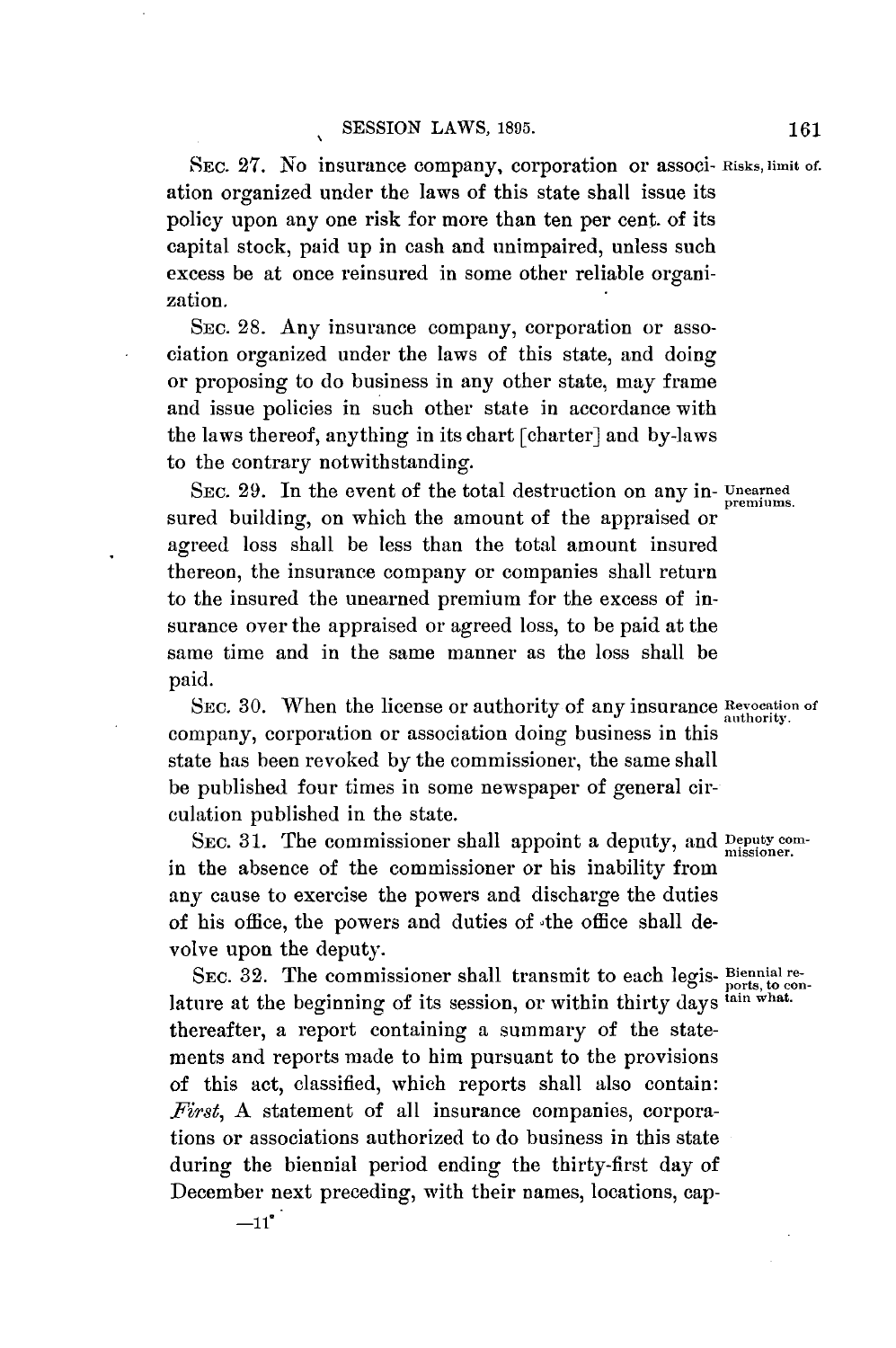ital stock, dates of organization and of the commencement of business in this state, and kinds of insurance in which they are engaged, respectively; *second,* a statement of the insurance companies, corporations or associations whose business has been closed during such period, and the reason for closing fhe same; *third,* the receipts and disbursements of the insurance department during the same period; *fourth,* any amendments to the insurance law which, in his judgment, are demanded for the better protection of the insured.

Annual tax, **SEC. 33. All insurance companies, corporations or asso-**<br>when and<br>how paid. **Custions** now doing business in this state or that may here. ciations now doing business in this state, or that may hereafter do business in this state, must file with the commissioner annually, on or before the fifteenth day of February in each year, a statement, under oath, stating the amount of all premiums received **by** said companies, corporations or associations during the year ending December thirtyfirst preceding in this state, and the amounts actually paid policyholders during the same time, and shall **pay** into the state treasury a tax of two per cent. on all such premiums collected, less the amount actually paid policy**commissioner** holders. The commissioner shall **file** such verified state- **to certify** ment and schedule in his office and certify the amount of such gross receipts, less amounts actually paid policyholders as aforesaid, to the state treasurer. Within ten days thereafter such insurance company, corporation or association shall pay or cause to be paid into the state treasury, a tax of two per cent. upon all such gross receipts, less such amounts actually paid policyholders in the State of Washington, which payment when so made shall be in lieu of all taxes upon the personal property of such company, corporation or association, and the shares of stock Penalty for therein. Any organization failing or refusing to render **neglect or refusal to pay. such** statement and to pay the required two per cent. tax thereon, for more than thirty days after the time so specified, shall be liable to a fine of one hundred dollars for each additional day of delinquency, and the taxes may be collected **by** distraint and the fine recovered **by** an action to be instituted **by** the attorney general, in the name of the state, in any court of competent jurisdiction, and the

**amount to**